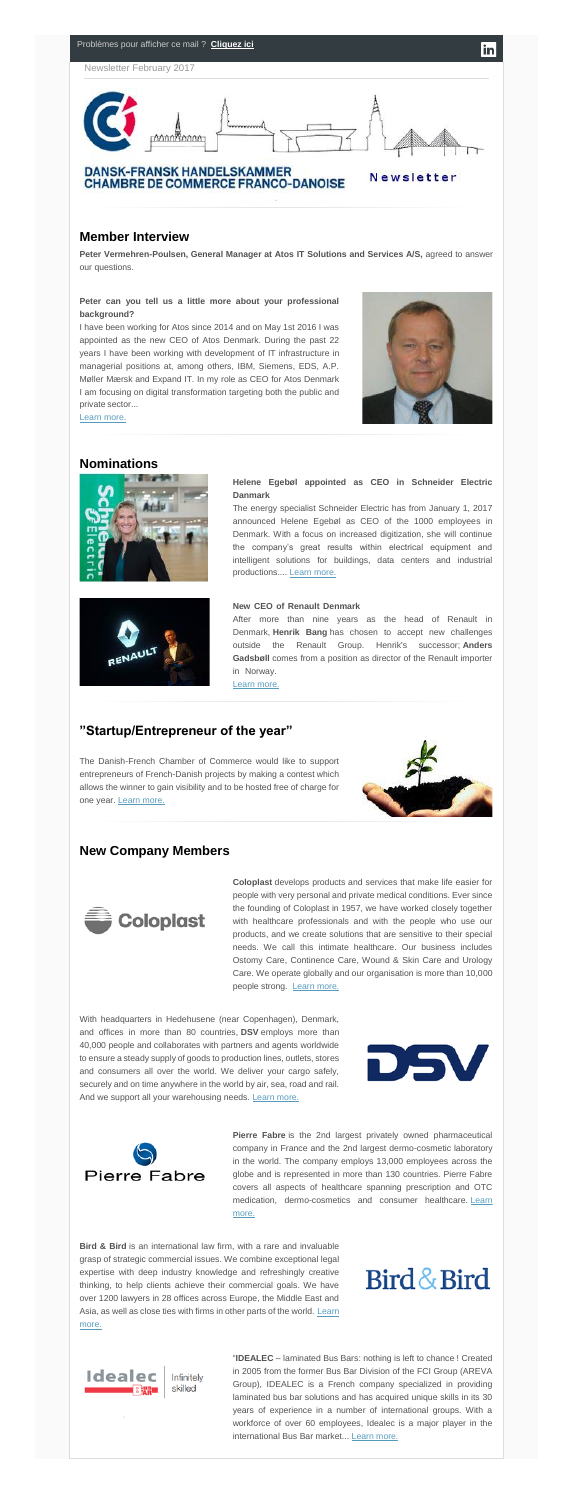#### **New Sponsor Member**

**Atos SE** (Societas Europaea) is a leader in digital services with the pro forma annual revenue of approx. € 12 billion and approx. 100,000 employees in 72 countries. Serving a global client base, the Group provides Consulting & Systems Integration services, Managed Services & BPO, Cloud operations, Big Data & Cyber-security solutions, as well as transactional services through Worldline. Atos SE is a European leader within the payments and transactional services industry. [Learn more.](http://www.dansk-fransk.dk/index.php?id=31409)



#### **Accommodation - offices**

**Are you looking for an office desk to host one of your employees in Copenhagen?**

> Last year, **Institut Francais moved to new premises** in Studiestræde 5, Copenhagen. The right location and the right premises are essential for running a business. The premises must match the company identity. This is also the case when the business is teaching French and informing about French culture. Moving was Good for the Business... [Learn more.](http://www.dansk-fransk.dk/index.php?id=32333)

#### Door entry System from Legrand.

The Chamber has developed a solution in order to welcome your employee properly. We can provide you with a good and cheap offer. Read more in French or Danish here. [In French,](http://www.dansk-fransk.dk/services-aux-entreprises/hebergement-bureaux/) [på dansk.](http://www.dansk-fransk.dk/dk/service-til-virksomheder/indlogering-i-danmark/) Please feel free to contact us in oder to get more infomation.



#### **News about our Company Members**



**Another year helping web teams achieve their digital goals!**The past year has been filled with exciting news, visits, product launches and happy users. We wanted to share the year in review with you! Our business has expended to 19 countries, with 450 employees helping more than 5000 happy customers worldwide. [Learn more.](http://go.siteimprove.com/newsletter-3)

Find out which of the French wines you like the best - taste your way through the French wines - from Champagne in the north to Provence in the south - from Alsace in the east to Bordeaux in the west - and do not forget what is in between - Loire, Burgundy, Côtes du Rhône .... The possibilities are endless and you will find something for everyone: whether you like bubbles, white, rosé or red, you will find it all on French Wine Days! [More information about this](http://www.dansk-fransk.dk/index.php?id=32332)  [event.](http://www.dansk-fransk.dk/index.php?id=32332)





Bonduelle, a family business, was established in 1853. Its mission is to be the world reference in well-living through vegetable products". Promoting innovation and long-term vision, the group is diversifying its business and its geographical presence. [Learn more.](http://www.dansk-fransk.dk/index.php?id=32285)



#### **Specialties Manager Nordic**

TOTAL NORDIC is looking for a specialties Manager Nordic. As Specialties Manager Nordic, it will be your responsibility to manage and implement the specialties marketing and sales strategy for the Nordic region. [Learn more.](http://www.dansk-fransk.dk/index.php?id=32089)

The Lycée Prins Henrik is looking for two part-time service employees (3 hours a day from 5 pm to 8 pm) to do housework. [Learn more.](http://www.dansk-fransk.dk/index.php?id=29901)

#### The Danish-French Chamber of Commerce is seeking an intern as project leader

Are you studying your Master's degree or on your third year of a Bachelor degree for example, and do you want practical experience as a project leader in the Danish-French Chamber of Commerce? [Learn more.](http://www.dansk-fransk.dk/index.php?id=32245)

Basic Audio And Video kits the "plug-And-play Solution 2 wire: • easy installation via plug-in power connectors • direct connection between street panel and internal unit with one cable • additional internal units (max: 2) • door lock release key and intercom function See the [catalogue](http://www.export.legrand.com/files/fck/pdf-EN/EX214034_p4-p11.pdf) [Watch the movie](https://www.youtube.com/watch?v=mQQBim_iPzU) For more information call Legrand Scandinavia +45 3634 0590.



#### **Job vacancies**



#### **Key Account Manager DK & SE & SE**

#### **Two service employees for the Prins Henrik High School. ………………………………………………………**

### **Upcoming events**

## **FRANCE ALUMNI**

Prolongez l'expérience

www.francealumni.fr



The Danish-French Chamber of Commerce and the social network, **France Alumni** (managed by the French Institute in Denmark), are pleased to invite you to our next After-Work.

The After-Work will take place on March 9th, a Thursday, from 17:00 to 20:00, at the Tire-Bouchon. [Learn more.](http://www.dansk-fransk.dk/actualite/evenements/vue-detail/d/after-work-with-france-alumni-1/)

**On March 15th**, the Chamber will organize a special ceremony at the **French Embassy**. The purpose of this event is **to award a startup or an entrepreneur** in relation with the contest launched by the Chamber a few weeks ago. During this evening, you will be able to meet startups, the French Tech Nordics and different speakers on the topics of Innovation. Save the date. More information coming soon.

You can save these two dates: May 20th for our annual excursion and June 9th for our football tournament. You will be able to find more information about these events on our website in the comings days. The Chamber is working on the final program for the first semester of 2017.